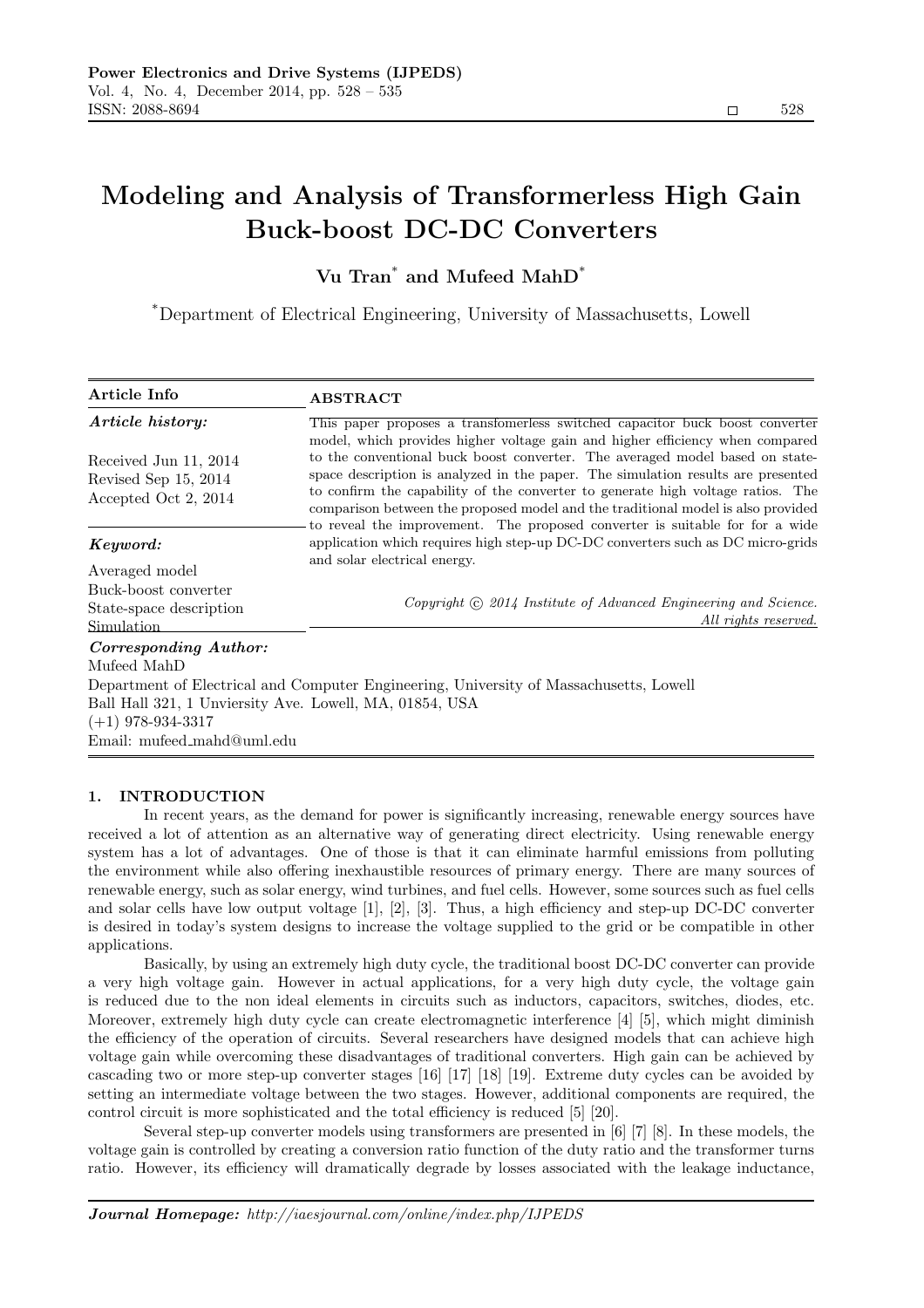and may cause power losses and heat dissipation problems [9] [10]. Another disadvantage is the big size and heavy weight of the transformer, which is often desired to be as compact as possible in actual design. In [4] [9] [11] [12] [13] [14] [15], high step up converters using coupled-inductor technique is introduced. Coupled inductors were modeled to provide a high step up voltage and reduce the switch voltage stress, and the reverse recovery problem of the diode was reduced. However, the electromagnetic interference and efficiency is reduced due to the leakage inductance [16] [14], and the designing of the converter is relatively complex [17].

Another way of increasing voltage gain is integrating a switched-capacitor (SC) circuit with a boost converter, which is proposed in [1] [14] [21] [22]. The voltage gain can be improved by increasing number of charge pumps. However, the voltage gain will be reduced significantly if the input voltage is as small as the voltage dropping on the two diodes [23]. The other limitation causes from charge pump itself, if the switching frequency is not sufficiently fast, the capacitors will block the DC current, making the system less efficiency.

In order to deal with low-voltage photovoltaic (PV) arrays and the required higher voltage of the grid, a novel buck boost converter is proposed in this paper based on the traditional buck boost converter. The model is simple, which includes only one inductor, two capacitors and four power switches and two diodes, and thus, it is very easy to implement. With this model, we are able to save the wasted energy in the  $OFF$  state of the switches used in the circuit. Therefore, the proposed converter can not only provide high voltage gain, but also reduce the extremely high duty cycles of power switches, and increase the efficiency of the converter.

The paper is organized as follow. Section II describes the proposed circuit schematic. Section III analyzes steady-state topologies by using state-space approach. Section IV presents the simulation results for averaged model and pulse width modulation (PWM) model. Section V concludes the paper.

#### 2. CIRCUIT DESCRIPTION



Figure 1. Traditional buck boost converter

The traditional buck boost converter is presented in Fig. 1. When the switch is  $ON$ , the energy from the power supply (PV panel)  $V_q$  is stored in the inductor. When the switch is  $OFF$ , it is easy to see that this energy is wasted. For example, when the duty cycle is  $60\%$ , at least  $100\% - 60\% = 40\%$  of power is wasted. The new model of buck boost converter is proposed to save that wasted energy, which is illustrated in Fig. 2.



Figure 2. Switched-capacitor buck-boost converter with high voltage gain

In the OFF state, energy from power source is stored in capacitors  $C$ , then in the ON state, it is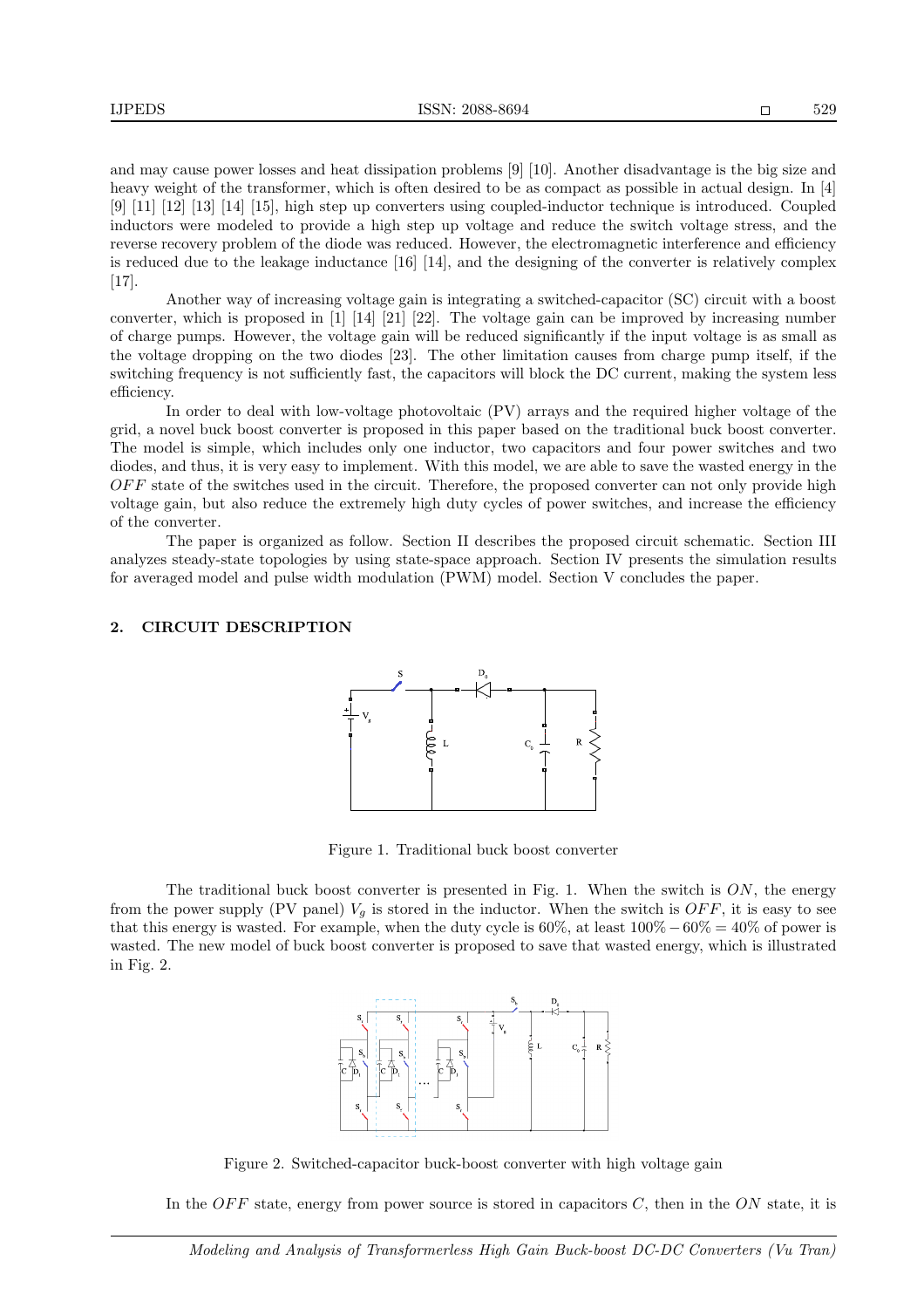pushed back to the circuit. Hence, the energy is saved and the efficiency is improved when compared with that of the traditional buck boost converter.



Figure 3. One stage switched-capacitor buck-boost converter

The model can be extended to increase the voltage gain by simply increasing the stage, which includes the capacitor C, diode  $D_1$ , switch  $S_b$ , and two switches  $S_r$ . For simplicity, we consider the case of one stage as in Fig. 3. Adding more stages can be treated similarly.



Figure 4. Switching topology of proposed circuit in OFF state

In OFF state, the circuit is modeled in Fig. 4. Two switches  $Q_1$  and  $Q_2$  are OFF,  $Q_3$  and  $Q_4$  are ON, the current flows through  $Q_3$  and  $Q_4$ , energy from power source  $V_g$  is charged for the capacitor C. Diode  $D_0$  is forward biased, which allows the current to go through the inductor to charge for capacitor  $C_0$ and provide for the output simultaneously.



Figure 5. Switching topology of proposed circuit in ON state

Fig. 5 describes the circuit in the ON state. Two switches  $Q_1$  and  $Q_2$  are ON,  $Q_3$  and  $Q_4$  are OFF. Voltage source  $V_q$  combined with the voltage on C create a higher voltage, which will be pushed to the inductor L. More energy will be stored in the inductor compared with the traditional buck- boost converter. Diode  $D_1$  acts as a free-wheeling diode.

## 3. STATE-SPACE MODEL OF THE SWITCHED CAPACITOR BUCK BOOST CON-VERTER

In this section, the equivalent circuits of traditional model and proposed model are analyzed for ON and  $OFF$  states. In both models, when the diode operates in forward bias region, it is replaced by a voltage source  $V_D$ . When it is in reverse bias region, it blocks the current, hence it is replaced by an open circuit. MOSFET switches are controlled by PWM signals. When MOSFET is  $OFF$ , it works like an open circuit. When it is  $ON$ , it works like a resistor with the resistance  $R_{ON}$ .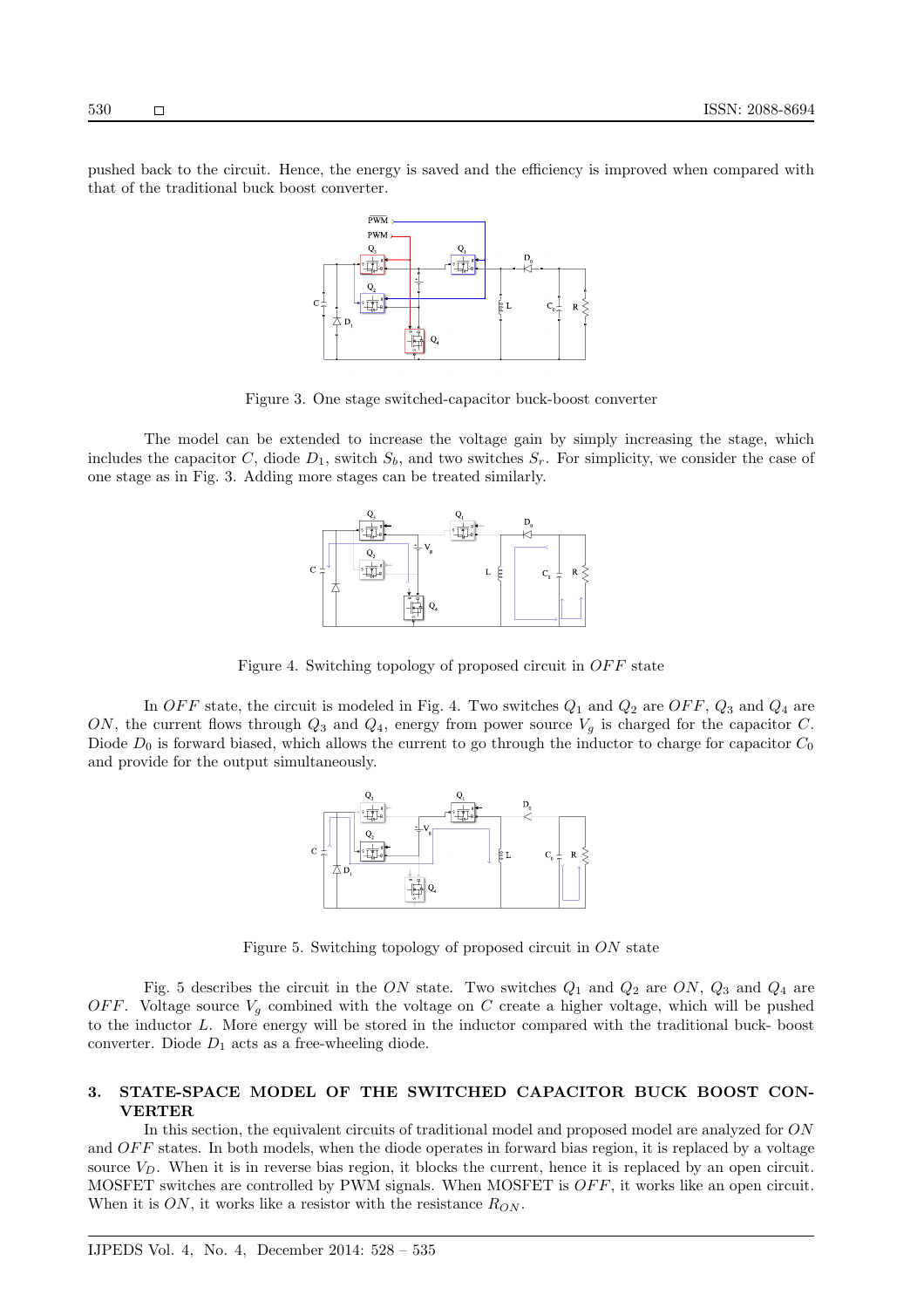Let the duty cycle of the PWM signal be  $D$  and the DC voltage supply be  $V_g$ . The input is  $u = [V_g \t V_D]^T$ .

# 3.1. State-space description of the traditional model

Let the state of the traditional buck-boost converter be  $X_T = [I_L]$  $T$ . In ON state, the equivalent circuit is described in Fig. 6



Figure 6. Traditional buck boost converter's equivalent circuit in ON state

Apply the KVL equations for this circuit, we have

$$
L\frac{dI_L}{dt} = V_g - (R_{ON} + R_L)I_L
$$

$$
C_0\frac{dV_0}{dt} = -\frac{V_0}{R}
$$

The state space description of the circuit can be represented as  $X'_T(ON) = A_{01}X_T + B_{01}u$ In which,

$$
A_{01} = \begin{bmatrix} -\frac{R_{ON} + R_L}{L} & 0\\ 0 & -\frac{1}{RC_0} \end{bmatrix}
$$

and

$$
B_{01}\!=\!\begin{bmatrix}\frac{1}{L}&0\\0&0\end{bmatrix}
$$

In  $OFF$  state, the equivalent circuit is described in Fig. 7



Figure 7. Traditional buck boost converter's equivalent circuit in  $OFF$  state

Similarly, applying the KVL equations for this circuit yields

$$
L\frac{dI_L}{dt} = V_0 - V_D - I_L R_L
$$

$$
C_0 \frac{dV_0}{dt} = -\frac{V_0}{R} - I_L
$$

The state space description of the circuit can be represented as  $X'_T(OFF) = A_{02}X_T + B_{02}u$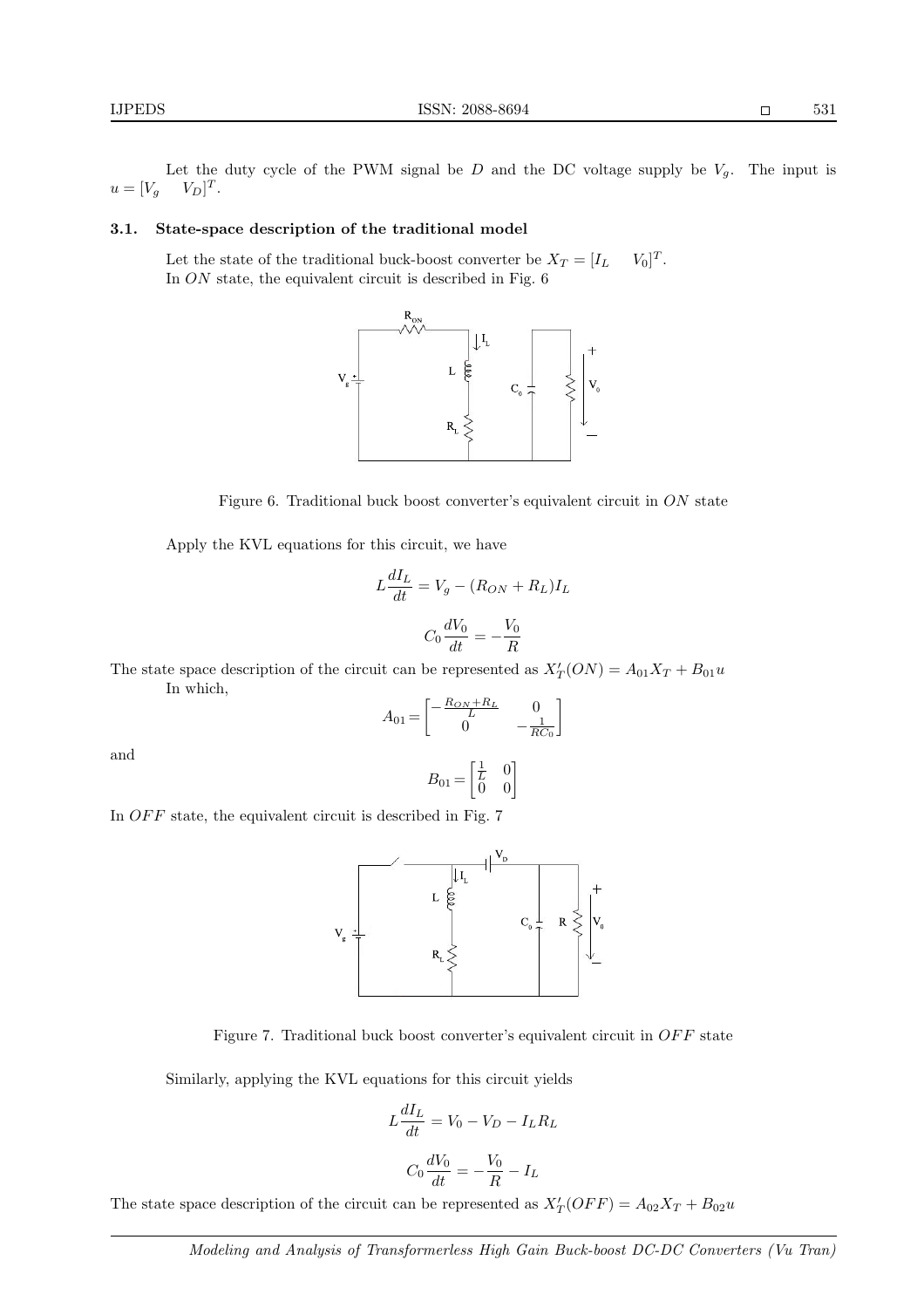and

In which,

$$
A_{02} = \begin{bmatrix} -\frac{R_L}{L} & \frac{1}{L} \\ -\frac{1}{C_0} & -\frac{1}{RC_0} \end{bmatrix}
$$

$$
B_{02} = \begin{bmatrix} 0 & -\frac{1}{L} \\ 0 & 0 \end{bmatrix}
$$

Under the assumption of high frequency and ideal switching, the average model can be described as

$$
X_T = DX_T(ON) + (1 - D)X_T(OFF)
$$
  
\n
$$
X'_T = (DA_{01} + (1 - D)A_{02})X_T + (DB_{01} + (1 - D)B_{02})u
$$
\n(1)

At steady state, the state of the circuits can be considered stable, or  $X'(t) = 0$ . Solve the equations (1) with the condition of steady state  $X'_T = 0$ , we have the state of the circuit  $X'_T$ .

$$
X_T = -(DA_{01} + (1 - D)A_{02})^{-1}(DB_{01} + (1 - D)B_{02})u
$$
\n(2)

From equation (1) we have the output voltage  $V_0$ .

X′

$$
V_0 = -\frac{R(1 - D)}{DR_{ON} + R_L + (1 - D)^2 R} (DV_g - (1 - D)V_D)
$$
\n(3)

We will not consider the full range [0,1] of duty cycle due to the nonidealities. For very large or very small duty cycle, the averaged model does not reflect precisely the real circuit. Since there is no benefit in increasing the duty cycle beyond the value where the minimal output voltage is reached, we would prefer to limit the duty cycle in a smaller range. For the above example, we may limit  $D \in [0.1, 0.85]$ .

Assumed that the resistors  $R_{ON}$  and  $R_L$  are much smaller than R, and  $V_D$  is much smaller compared to  $V_g$ . The equation (3) can be simplified as

$$
V_0 \approx -\frac{D}{1 - D} V_g \tag{4}
$$

# 3.2. State space description of the proposed model

Let the state of the traditional buck-boost converter be  $X_N = \begin{bmatrix} I_L & V_0 \end{bmatrix}$  $T$ . In ON state, the equivalent circuit is described in Fig. 8



Figure 8. Switched capacitor buck boost converter's equivalent circuit in ON state

KVL equations for this circuit is as follows

$$
L\frac{dI_L}{dt} = V_g - (2R_{ON} + R_L)I_L + V_C
$$

$$
C_0 \frac{dV_0}{dt} = -\frac{V_0}{R}
$$

$$
C\frac{dV_C}{dt} = -I_L
$$

The state space description is  $X'_{N}(ON) = A_{11}X_{N} + B_{11}u$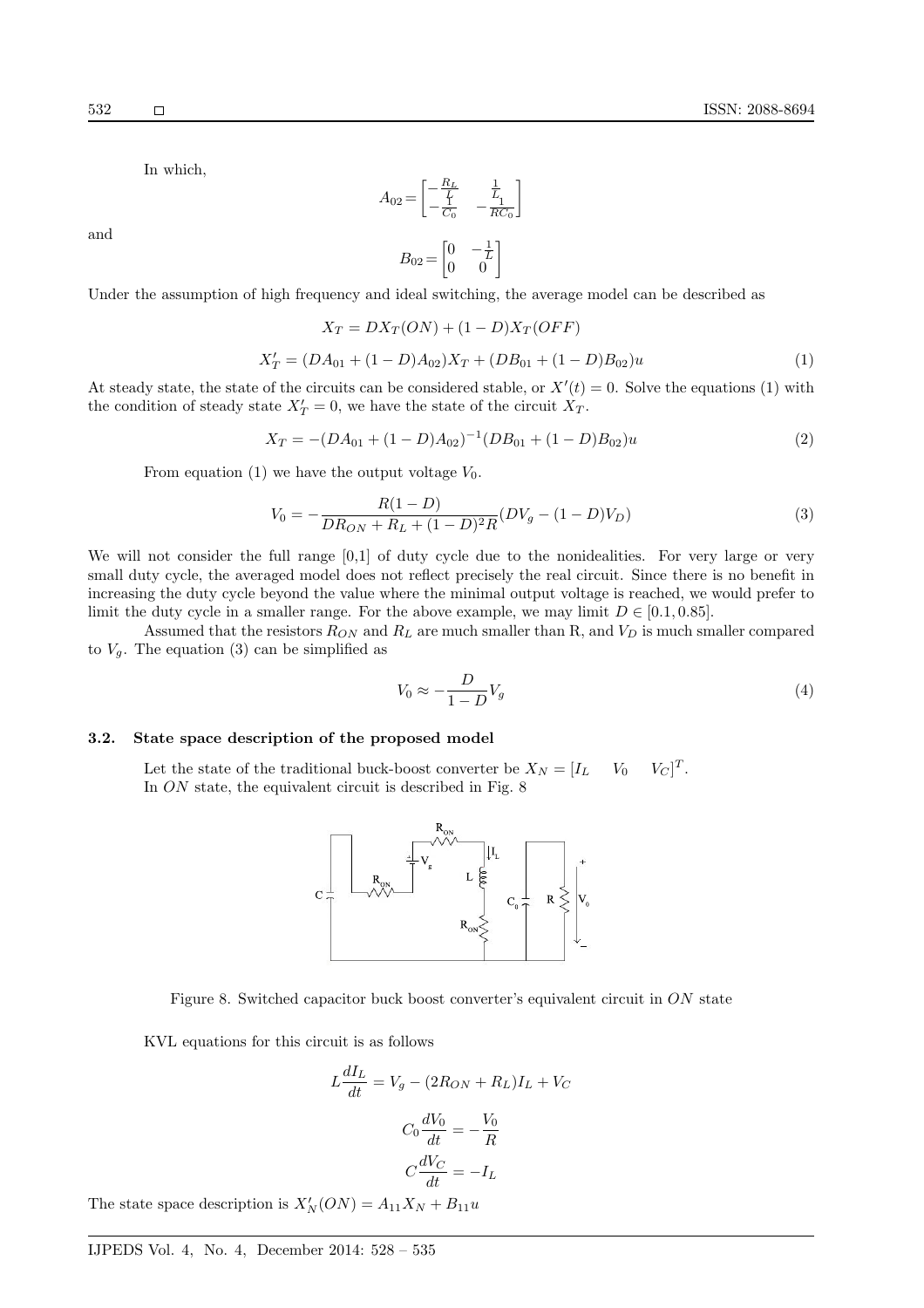and

In which,

$$
A_{11} = \begin{bmatrix} -\frac{2R_{ON} + R_L}{L} & 0 & \frac{1}{L} \\ 0 & -\frac{1}{RC_0} & 0 \\ -\frac{1}{C} & 0 & 0 \end{bmatrix}
$$

$$
B_{11} = \begin{bmatrix} \frac{1}{L} & 0 \\ 0 & 0 \\ 0 & 0 \end{bmatrix}
$$

In  $OFF$  state, the equivalent circuit is described in Fig.  $9$ 



Figure 9. Switched capacitor buck boost converter's equivalent circuit in  $OFF$  state

KVL equations for this circuit gives

$$
L\frac{dI_L}{dt} = V_0 - R_L I_L - V_D
$$

$$
C_0 \frac{dV_0}{dt} = -\frac{V_0}{R} - I_L
$$

$$
C\frac{dV_C}{dt} = \frac{V_g - V_C}{2R_{ON}}
$$

The circuit can be described as  $X'_{N}(OFF) = A_{12}X_{N} + B_{12}u$ In which,

$$
A_{12} = \begin{bmatrix} -\frac{R_L}{L} & \frac{1}{L} & 0\\ -\frac{1}{C_0} & -\frac{1}{RC_0} & 0\\ 0 & 0 & -\frac{1}{2R_{ON}C} \end{bmatrix}
$$

and

$$
B_{12} = \begin{bmatrix} 0 & -\frac{1}{L} \\ 0 & 0 \\ \frac{1}{2R_{ON}C} & 0 \end{bmatrix}
$$

Under the assumption of high frequency and ideal switching, the average model can be described as

$$
X_N = DX_N(ON) + (1 - D)X_N(OFF)
$$

and

$$
X'_N = (DA_{11} + (1 - D)A_{12})X_N + (DB_{11} + (1 - D)B_{12})u
$$
\n(5)

Under the same above assumption, the state of the circuit is represented in  $(6)$ .

$$
X_N = -(DA_{11} + (1 - D)A_{12})^{-1}(DB_{11} + (1 - D)B_{12})u
$$
\n(6)

From  $(1)$ , the output voltage  $V_0$  is calculated in  $(7)$ 

$$
V_0 = -\frac{R(1 - D)(2DV_g - (1 - D)V_D)}{2DR_{ON} + R_L + D^2 L 2R_{ON} + (1 - D)^2 R}
$$
\n<sup>(7)</sup>

*Modeling and Analysis of Transformerless High Gain Buck-boost DC-DC Converters (Vu Tran)*

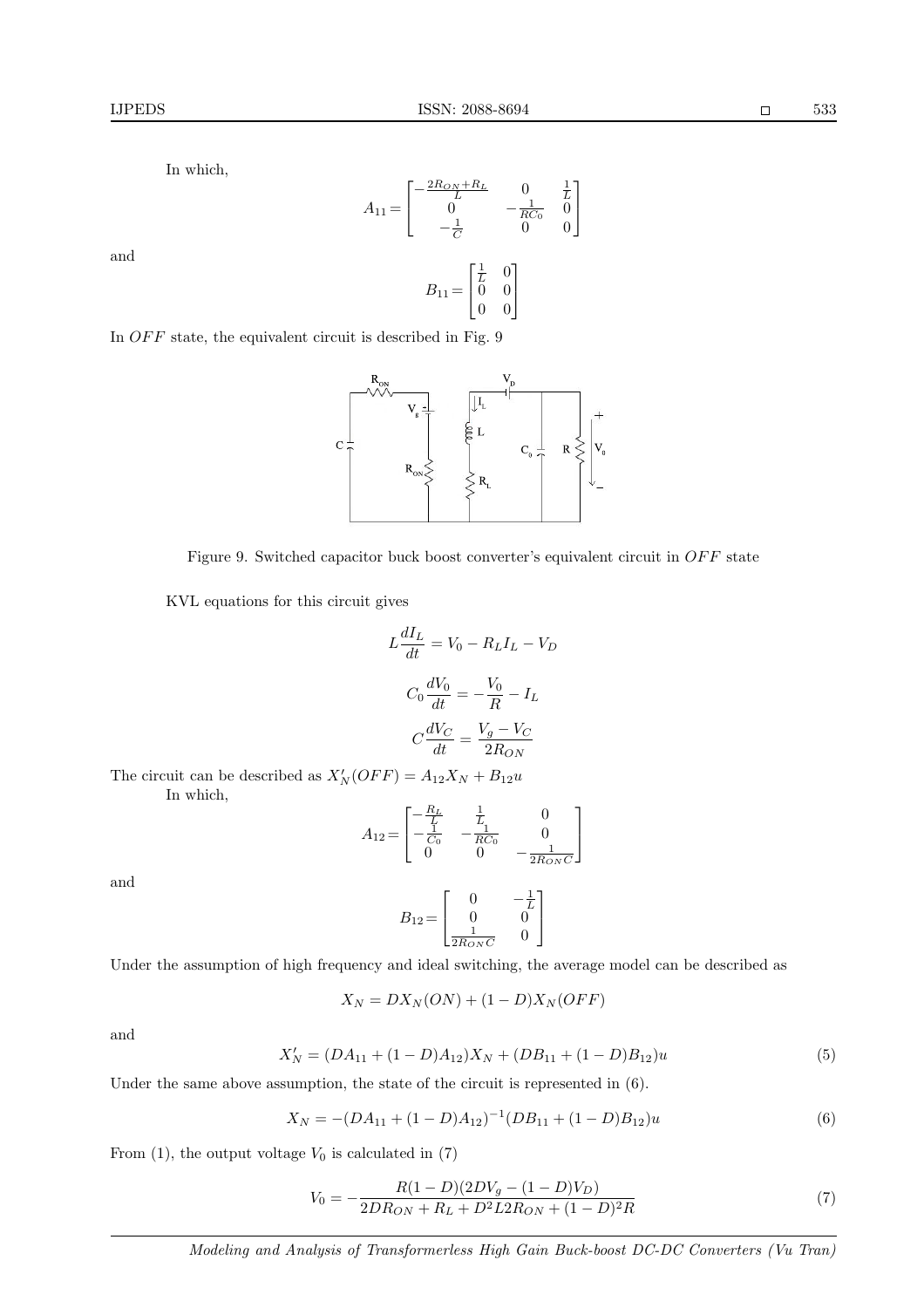$V_0$  can be approximated as

$$
V_0 \approx -\frac{2D}{1-D}V_g\tag{8}
$$

Hence, with the proposed switched capacitor buck boost circuit, the expected gain is doubled when compared with traditional buck boost converter. Generally, when we have  $n$  stages, by similarly calculation, the output gain is n times than the traditional one. The following part will demonstrate how the simulated circuit is working.

## 4. SIMULATION RESULTS

In this section, we constructed two simulation models, one is a state-space model based on the averaged circuit, which is called the averaged model. The other is a simulated circuit using SimPower in MatLab, which is called the PWM model. We will use this two circuits to demonstrate the theoretically results we obtain from section III. The parameters for the circuit are given as follow:  $L = 0.1mH$ ,  $R_L = 0.2\Omega$ ,  $C_0 = 1mF, C = 0.47mF, R = 20\Omega, R_{ON} = 0.01\Omega, V_g = 6V, V_D = 0.3V$ 



Figure 10. Output of averaged model

Fig. 10 shows results for the averaged model based on the averaged equations (3) and (7). In not a very high duty cycle region, energy from power source is stored in capacitor  $C$ , the voltage  $V_C$  is equal to  $V_q$ . When it is pushed back to the circuit, the input becomes  $V_q + V_C = 2V_q$ . The output voltage of the proposed circuit is almost doubled compared with that of traditional buck-boost converter.



Figure 11. System's output with different load and duty cycle

Fig. 11 presents outputs of the averaged model for traditional and proposed circuit with different duty cycles (from 0% to 100%) and resistive load R (from 1Ω to 50Ω). We can see clearly in the figure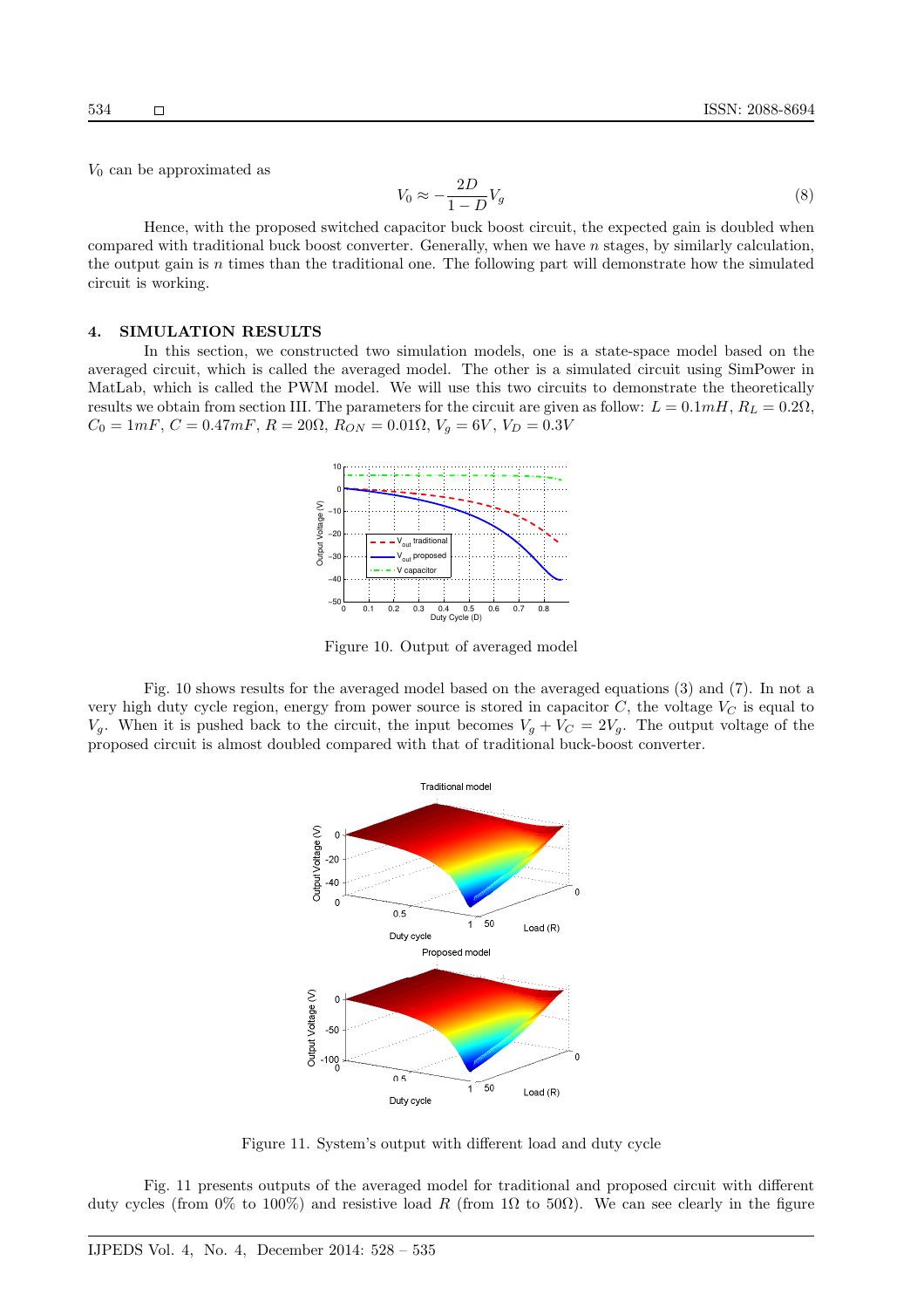that the output voltages is increased when load is increased. For the proposed model, the voltage output is always double when compared with the the traditional model for a given duty cycle and a specific load.

Fig. 12 shows the simulation result. In this figure, the output voltage of traditional buck-boost converter is plotted as the red curve; and the output of the proposed converter is represented as the blue curve. Four difference sub figures associated with the duty cycles being 30%, 50%, 70%, and 80% are plotted. We can see that the output voltages of the proposed model are almost doubled compared with the traditional one. This empirical result confirms the feasibility of the proposed model.



Figure 12. Output voltage of simulink model compared with traditional buck boost circuit with D=30%, 50%, 70%, and 80%

## 5. CONCLUSION

A novel buck boost converter with a switched capacitor for high step-up converter is presented in this paper. Adding one more stage of switched capacitor significantly improves the voltage gain compared to the traditional one. Efficiency is also improved through the process of storing energy in the capacitor and then pushing it back to the circuit. The simulation results validate the theoretical results. The proposed converter is applicable in many applications in which high efficiency model is required.

#### REFERENCES

- [1] L. Zhigang, A.Q. Huang, G. Rong, "High efficiency switched capacitor buck-boost converter for PV application," *Applied Power Electronics Conference and Exposition (APEC), 2012 Twenty-Seventh Annual IEEE*, pp. 1951-1958, Feb. 2012.
- [2] G.R. Walker and P.C. Sernia, "Cascaded DC-DC converter connection of photovoltaic modules," *IEEE Trans. Power Electronics*, vol. 19, no. 4, pp. 1130 - 1139, July 2004.
- [3] J. Wang, F.Z. Peng, J. Anderson, A. Joseph, and R. Buffenbarger, "Low cost fuel cell converter system for residential power generation," *IEEE Trans. Power Electronics*, vol. 19, no. 5, pp. 1315 - 1322, Sep. 2004.
- [4] Y. Hsieh, J. Chen, T. Liang, and L. Yang "Novel High Step-Up DCDC Converter With Coupled-Inductor and Switched-Capacitor Techniques," *IEEE Trans. Industrial Electronics*, vol. 59, no. 2, pp. 998 - 1007, Feb. 2012.
- [5] G. Rong, L. Zhigang, Q.H. Alex "A High Efficiency Transformerless Step-up DC-DC Converter with High Voltage Gain for LED Backlighting Applications" *IEEE Applied Power Electronics Conference and Exposition (APEC), 2011 Twenty-Sixth Annual*, pp. 1350 - 1356, March 2011.
- [6] W.Y. Choi, J.S. Yoo, J.Y. Choi, "High efficiency dc-dc converter with high step-up gain for low PV voltage sources," *Power Electronics and ECCE Asia (ICPE & ECCE), 2011 IEEE 8th International*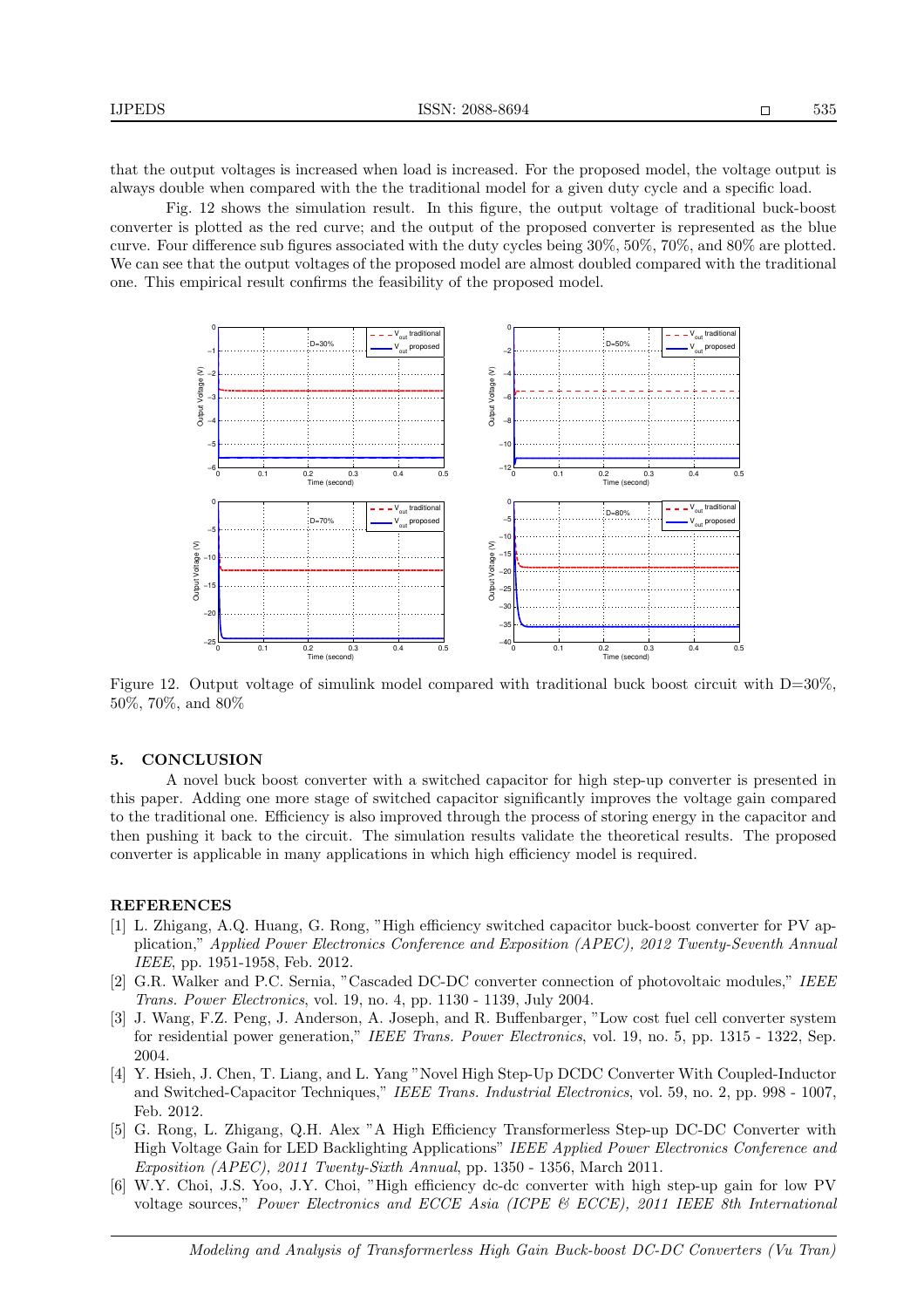*Conference on*, pp. 1161 - 1163, June 2011.

- [7] D.D.C. Lu, G.M.L. Chu, V.G. Agelidis, "A High Step-up, Non-isolated DC-DC Converter with Reduced Repeated Power Processing," *IEEE Power Electronics Conference (IPEC), 2010 International*, pp. 2897 - 2904, June 2010.
- [8] D.M. Van de Sype, K. De Gusseme, W.R. Ryckaert, A.P. Van de Bossche, J.A.i Melkebeek, "A Single Switch Buck-Boost Converter with a High Conversion Ratio," *IEEE Power Electronics and Applications, 2005 European Conference on*, pp. P.1-P.10, Sep. 2005.
- [9] X. Hu and C. Gong, "A High Voltage Gain DCDC Converter Integrating Coupled-Inductor and Diode-Capacitor Techniques," *IEEE Trans. Power Electronics*, vol. 29, no. 2, pp. 789 - 800, Feb. 2014.
- [10] W.Y. Choi, J.S. Yoo, J.Y. Choi, M.K. Yang, and H.S. Cho, "High efficiency step-up DC-DC converter for low-DC renewable energy sources," *Power Electronics, Electrical Drives, Automation and Motion (SPEEDAM), 2012 International Symposium on*, pp. 1417 - 1421, 2012.
- [11] K.I. Hwu and W.Z. Jiang, "Applying Coupled Inductor to Step-Up Converter Constructed by KY and Buck-Boost Converters," *Industrial Electronics (ISIE), 2013 IEEE International Symposium on*, vol. 20, no. 5, pp. 1-6, May 2013.
- [12] K.C. Tseng, and T.J. Liang, "Novel high-efficiency step-up converter," *IEE Proc. -Electr. Power Appl.*, vol 151, No. 2, pp. 182190, March 2004.
- [13] R.J. Wai and R.Y. Duan, "High step-up converter with coupled-inductor," *IEEE Trans. Power Electronics*, vol. 20, no. 5, pp. 10251035, Sep. 2005.
- [14] Y. Zhao, W. Li, Y. Deng, X. He, S. Lambert, V. Pickert, "High step-up boost converter with coupled inductor and switched capacitor," *Power Electronics, Machines and Drives (PEMD 2010), 5th IET International Conference on*, pp. 1-6, Feb. 2010.
- [15] Y. Berkovich and B. Axelrod, "High step-up DC-DC converter with coupled inductor and reduced switch-voltage stress," *IECON 2012 - 38th Annual Conference on IEEE Industrial Electronics Society*, pp. 453 - 458, Oct. 2012.
- [16] M.C. Tanca and I. Barbi, "A high step-up gain DC-DC converter based on the stacking of three conventional buck boost DC-DC converters," *IEEE Power Electronics Conference (COBEP), 2011 Brazilian*, pp. 196 - 200, Sep. 2011.
- [17] C.M. Young, M.H. Chen, T.A. Chang, C.C. Ko, and K.K. Jen, "Cascade CockcroftWalton Voltage Multiplier Applied to Transformerless High Step-Up DCDC Converter," *Industrial Electronics, IEEE Transactions on*, vol. 60, no. 2, pp. 523 - 537, Feb. 2005.
- [18] S.M. Chen, T.J. Liang, L.S. Yang, and J.F. Chen, "A Cascaded High Step-Up DCDC Converter With Single Switch for Microsource Applications," *IEEE Trans. Power Electronics*, vol. 26, no. 4, pp. 1146 - 1153, April 2011.
- [19] M. Delshad, S. Mohammadi, S. Moosavi, "A New Cascaded High Step-up DC-DC Converter," *9th International Conference on Electrical Engineering/Electronics, Computer, Telecommunications and Information Technology (ECTI-CON), 2012* , pp. 1-4, May 2012.
- [20] L.S. Yang, T.J. Liang, H.C. Lee, and J.F. Chen, "Novel High Step-Up DC-DC converter With Coupled-Inductor and Voltage-Doubler Circuits," *Industrial Electronics, IEEE Transactions on*, vol. 58, no. 9, pp. 4196 - 4206, Sep. 2011.
- [21] K. Eguchi, S. Pongswatd, T. Sugimura, T. Thepmanee, K. Tirasesth, H. Sasaki, "Design of a switched-capacitor-based serial DC-DC converter using clean energy power supplies," *Electrical Engineering/Electronics Computer Telecommunications and Information Technology (ECTI-CON), 2010 International Conference on*, pp. 1226 - 1230, May 2010.
- [22] S. Pongswatd, K. Smerpituk, P. Julsereewong, K. Eguchi, and H. Sasaki, "Design of fractional conversion ratio SC DC-DC converters," *Electrical Engineering/Electronics, Computer, Telecommunications and Information Technology (ECTI-CON), 2013 10th International Conference on*, pp. 1 - 4, 2013.
- [23] O. Abutbul, A. Gherlitz, Y. Berkovich, and A. Ioinovici, "Boost converter with high voltage gain using a switched capacitor circuit," *Proceedings of the 2003 International Symposium on Circuits and Systems, 2003. ISCAS '03.*, pp. 296-299, 2003.